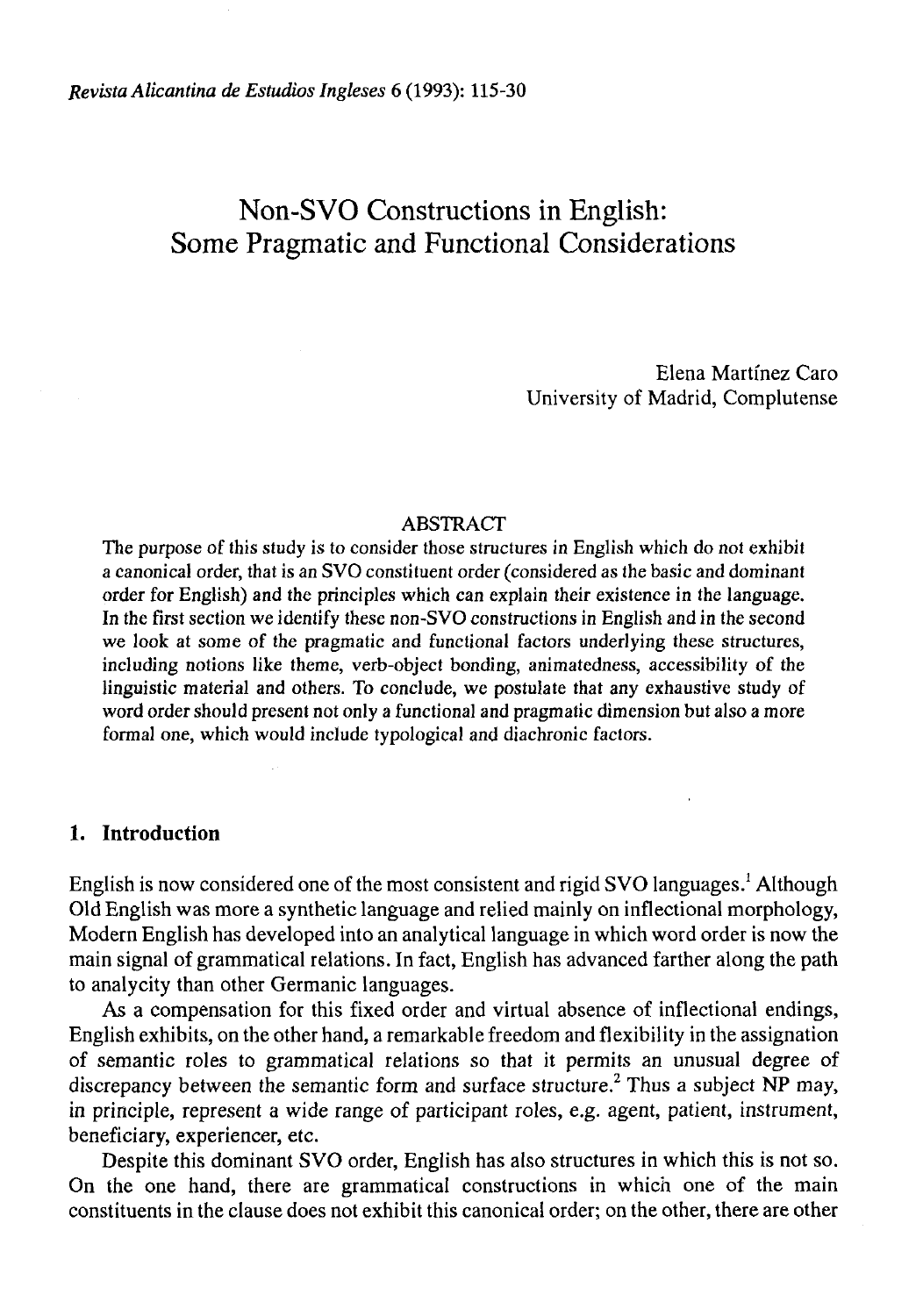structures which have an alternative non-SVO order, despite having grammatical counterparts with canonical order, serving a variety of pragmatic functions. If the syntactic structure of a language is studied by a grammar, the latter should also stipulate the other possible orderings in languages and the conditions under which they occur.

The purpose of this study is to consider those structures in English which do not exhibit a canonical order and the reason for their existing in the language. Due to the limited length of this paper, we will mainly look in here at linguistic factors like the functional and pragmatic principies underlying these structures, although our opinión is that more formal considerations (like those related to language typologies and diachronic factors) should also be taken into account in an exhaustive study of the subject.

## 2. Non-Canonical Order Constructions in English

To start with let us consider the main constructions in which English does not exhibit a SVO order. Firstly, there are those constructions in which the grammatical form shows an inversion of one of the main constituents in the clause (usually the subject) and there is no alternative construction in the language. Thus yes/no and Wh-questions have a VS order or, as Dik (155) puts it, a P1 Vf S Vi  $O<sup>3</sup>$  pattern:

- (1) a. Have you got any matches left?
	- b. Is your father at home?<sup>4</sup>
	- c. Can you play the guitar?
	- d. What do you want for lunch?
	- e. Where are you going this summer?

In (la-c) there is only one element before the subject, which is the finite part of the verb (Vf in Dik's terms); in (ld-e) we have this Vf element plus the interrogative Wh-element which both precede the subject of the sentence. There is, however, a case in which the order is also SVO in questions and that is when the Wh-word itself is the subject of the sentence:

(1) f. Who came to dinner yesterday?

Other constructions exhibiting inversión are those which include words such as *so, as*  and other terms with a negative meaning such as *neither, ñor, only, hardly,* etc.:

- (2) a. He didn't go and neither did I b. the object prefix is customarily included when the object noun phrase is anímate, *as is the case* in (2.18) (Alian 69, our underlining) c. So say the rest of us (Quirk *et al* 95)
	- d. Hardly had I left before the quarrelling started (Quirk *et al* 949)

In these cases there is an element which is placed first in the clause and which seems to trigger the verb with it so that inversión occurs and from a normal SVO order a OVS or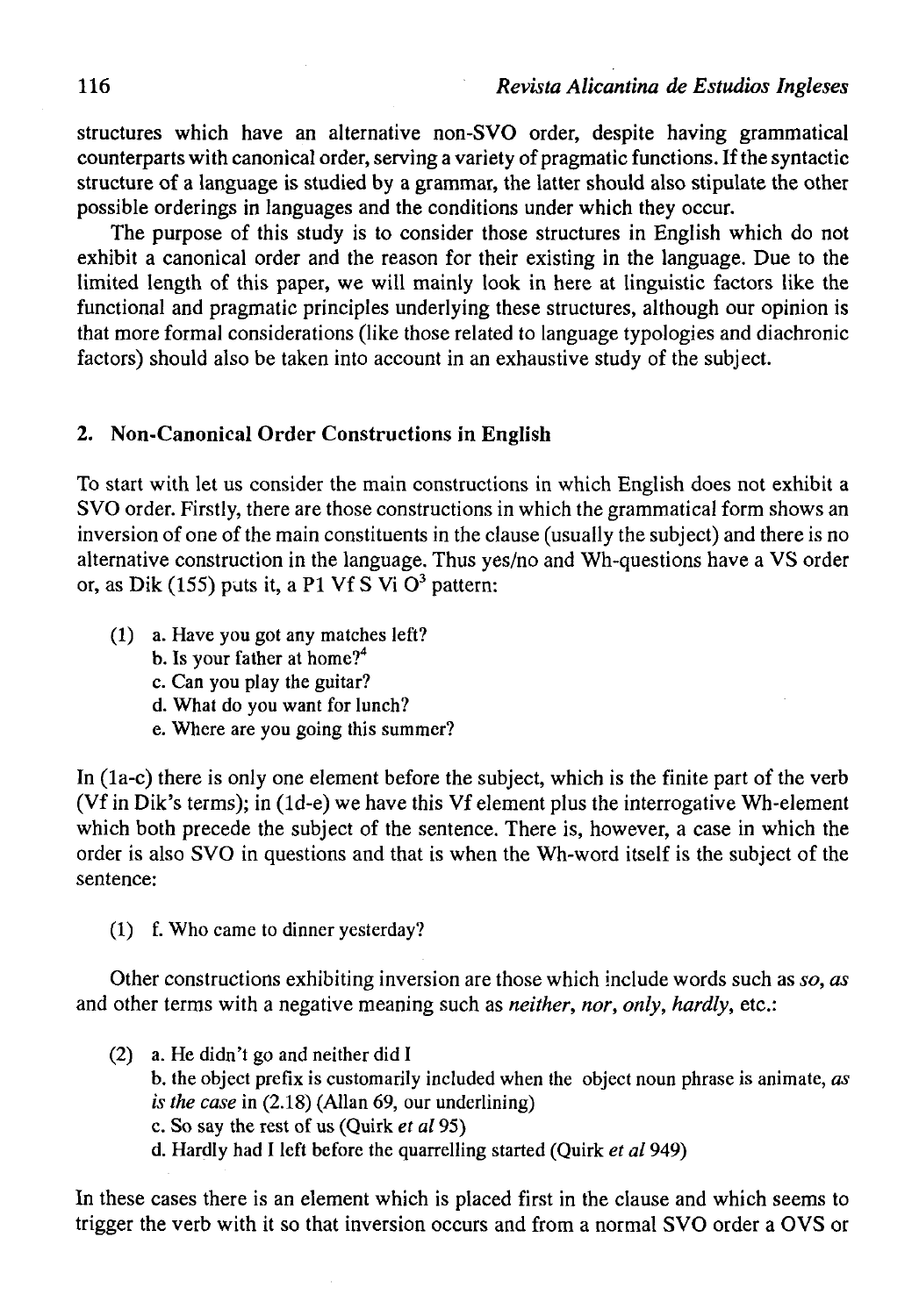AVS (A standing for adjunct) results (or rather A Vf S Vi, if we use Dik's terms). The reason for this inversión may be the cióse relationship or bonding between the verb and the object or adjunct, so that when this latter element is placed first, the verb has to follow. This type of inversion also occurs in cases like the following:

- (3) a. Here is John
	- b. There is the postman
	- c. Also interesting is the fact that he never married
	- d. Away went the car like a whirlwind (Quirk *et al* 948)
	- e. Equally inexplicable was his behaviour towards his son (Quirk *et al* 948)
	- f. Under the bridge stood a dilapidated shack (Givón 190)
	- g. Once upon a time, in a distant land, there lived a king .. . (Givón 190)

where there is an adjunct in the first position of the clause. The resulting inverted order is, then, AVS. Although in both (2) and (3) there is a first element which is placed in first position and triggers inversion, the difference is, in our opinion, that in  $(2)$  the inversion is more obligatory, possibly because these constructions are remnants of a previous different word order; whereas in (3) the inversion is more optional and particularly (3d-g) are more literary in tone.<sup>5</sup> Many linguists have referred to this type of inversion in English: Green (594) calls it "emphatic" inversion; Givón refers to it as "existentialpresentative" fronting of locatives; according to Quirk *et al,* there is a thematic fronting of an adverbial which causes the subject and the object to be reversed.

But, as Quirk *et al* (949-50) point out, inversion does not take place when the clause includes a personal pronoun as subject:

- (4) a. Here he is b. \*Here is he
- (5) a. There they are b. \*There are they

Given that we have pronouns in the object position, it seems we should have the accusative forms of the pronouns to set a paralelism with cases like *it is him who knows the answer, not me* and thus:

(6) a. \*Here is him b. \*There is them

But this is obviously agrammatical as the pronouns are not objects themselves but subjects. And in fact in cases of cleft sentences (which will also look at later on) like the following:

(7) It's he/him that is a genious (Quirk *et al* 952)

the "focal element" (as Quirk *et al* refer to it), if a pronoun, can take either the subjective or objective case. Thus *he* and *him* are alternatives, *him* being informal. Possibly the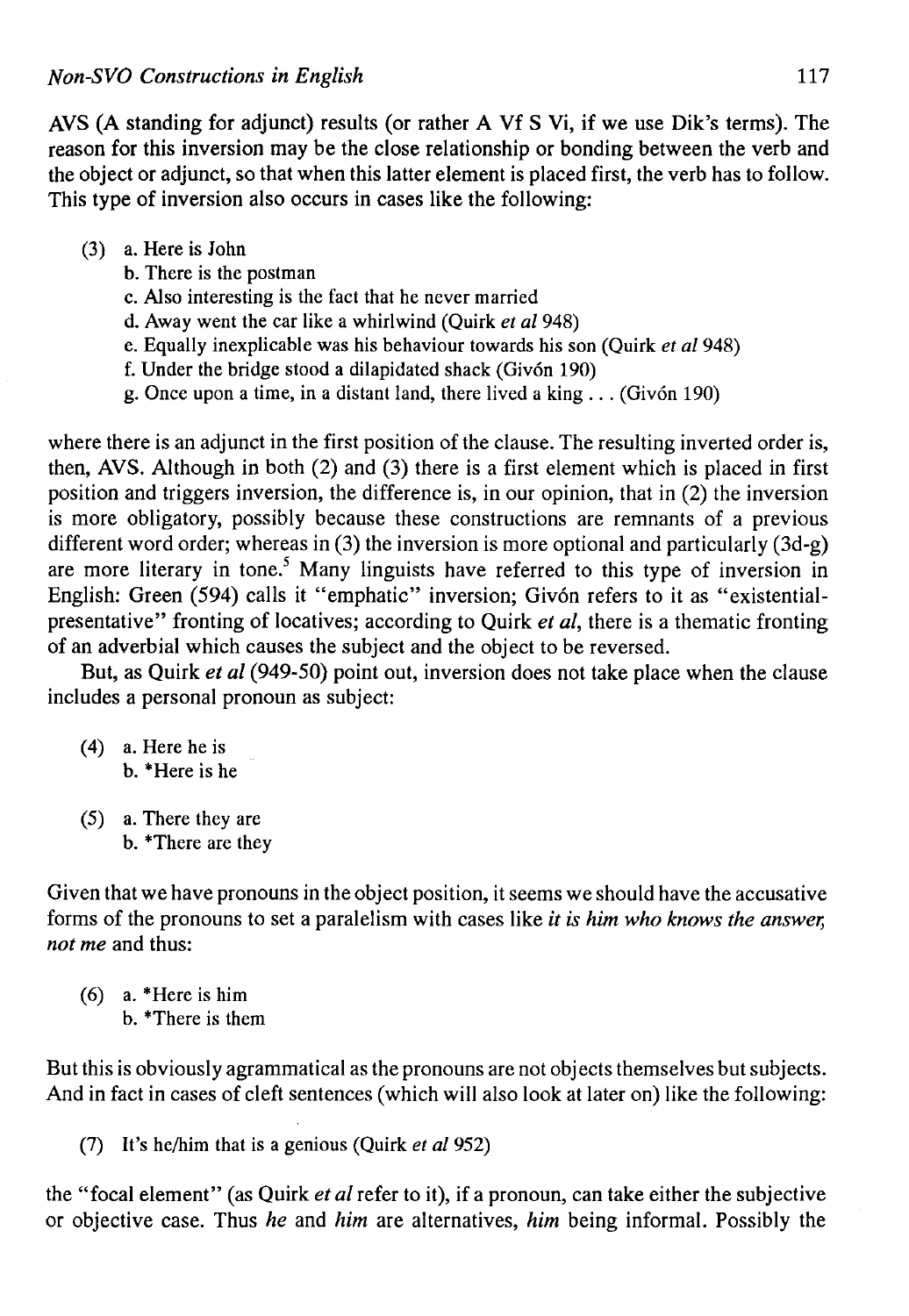**unique correct** form used **to be** *he* but the alternative form *him* aróse as that is the **logical form for** a **pronoun** which occupies the object position.

**Quirk** *et al* also point out that a pronoun as subject following *so* may restore the normal statement orden

(8) a. So he has b. So you say

But subject-auxiliary may persist, even with a pronoun subject, when focus is required on the pronoun:

(9) a. You asked me to leave, and so I *did* ("and I *did* so, *too")*  b. My friends enjoyed it, and so did  $I("and I did so, too")$ 

There are other cases which can be considered inversión in Englísh. Let us consider, for instance, the existential sentences:

(10) a. There is a man at the door asking for you b. There were many people at the party

in which *there* is considered the grammatical subject, although it is semantically empty. The "logical subject," in Halliday's terms (see "Language Structure" 158), is *a man* in (10a) and *many people* in (10b) and as the "real subject" goes toward the end of the clause and English has to have its subject position necessarily filled (unlike Spanish, for instance, which is a pro-drop language), the subject position is filled with an empty element, namely *there.* 

Other cases in English which we consider show inversión are cleft sentences. They give both thematic and focal prominence to a particular element of the clause. Most of them begin with the empty pronoun *it* followed by the verb *to be*, which in turn is followed by the element on which the focus falls (see Quirk *et al* 951). This element on which the focus falls we consider the "logical subject," it being the empty element which English needs in the subject position:

(11) a. It was John who wore his best suit to the dance last night b. It's teaching that he does for a living c. It's the girl that I was complaining about (see Quirk *et al* 951-52)

Other sentences which exhibit inversión are extrapositions:

- (12) a. It is obvious that young children should not be left unsupervised for Iong b. That young children should not be left unsupervised for long is obvious
- (13) a. It is apparent to everyone that Maud is backward b. That Maud is backward is apparent to everyone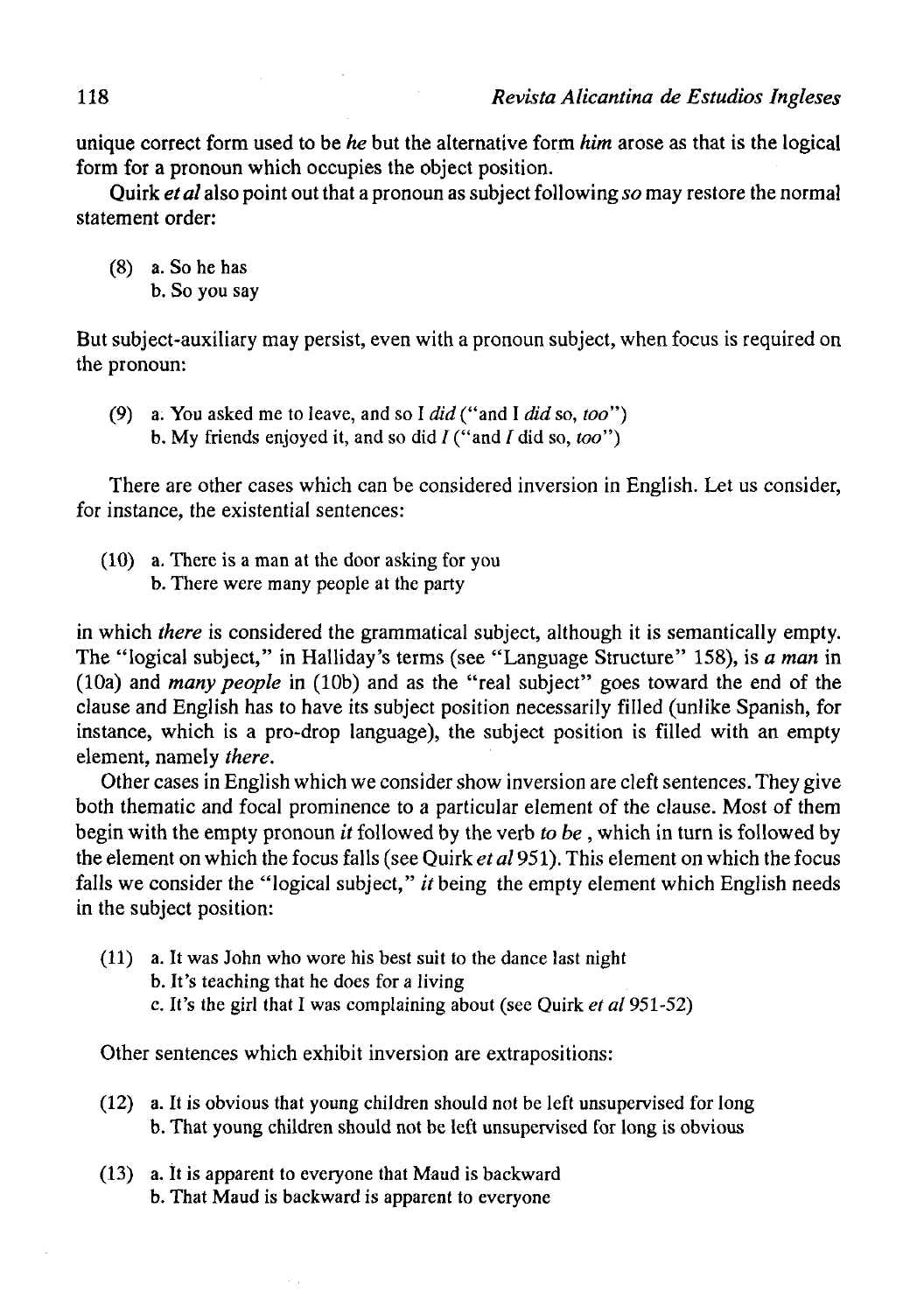Thus sentences showing extraposition— $(12a)$  and  $(13a)$  in here—are usually preferred rather than their counterpart constructions— $(12b)$  and  $(13b)$ . For Allan, the former are governed by the principie of heavy/light material (that we will look at more closely later on) by which heavy material goes at the end of the sentence. These cases are distinguished from those sentences with the following pattern:

- (14) a. It's a pleasure to teach her b. She's a pleasure to teach
- (15) a. It's impossible to deal with him b. He is impossible to deal

The (a) cases present the same structure as the extraposition with an empty anticipatory subject in the first place. In (b) there is a fronting of the object or prepositional object of a nominal clause which replaces the anticipatory *it.* 

Other constructions which we need to consider are left dislocations which involve the fronting of an NP from within a clause and its replacement by a pronoun (see Alian 93) and which normally occur in informal speech:

- (16) a. My sixth grade teacher, he had a big effect on me
	- b. Spiders, I've always been afraid of them
	- c. That kitten, what's it up to now?
	- d. John, I bumped into him yesterday

These should be distinguished from cases such as:

- (17) a. Bright were the stars that night
	- b. Delicious that trout was
	- c. His face I'm not fond of and his character I despise

(17a) and (17c) (from Alian 87 and Quirk *et al* 947, respectively) are of poetic or emotive style. (17c) helps to point a parallelism between two related elements with contrastive meaning. (17b) includes a fronted adjective as in (17a) but the type of sentence is much more common (see Alian 87 for further details).

Moving an element to the end of the clause is also possible in English. Right dislocations is one possibility:

- (18) a. It nearly bit me, a viper I just disturbed by the pond
	- b. Do you know what it does, a carburettor?
	- c. Do you like them our new neighbours?
	- d. They do get enthusiastic, some of them (from Alian 97)

Right dislocands are preceded by a denotating pronoun which mark their role in the clause. As in the case of left dislocations, although there is a movement of (usually) the subject or object to the left or the right side of the sentence, the remaining part does not strictly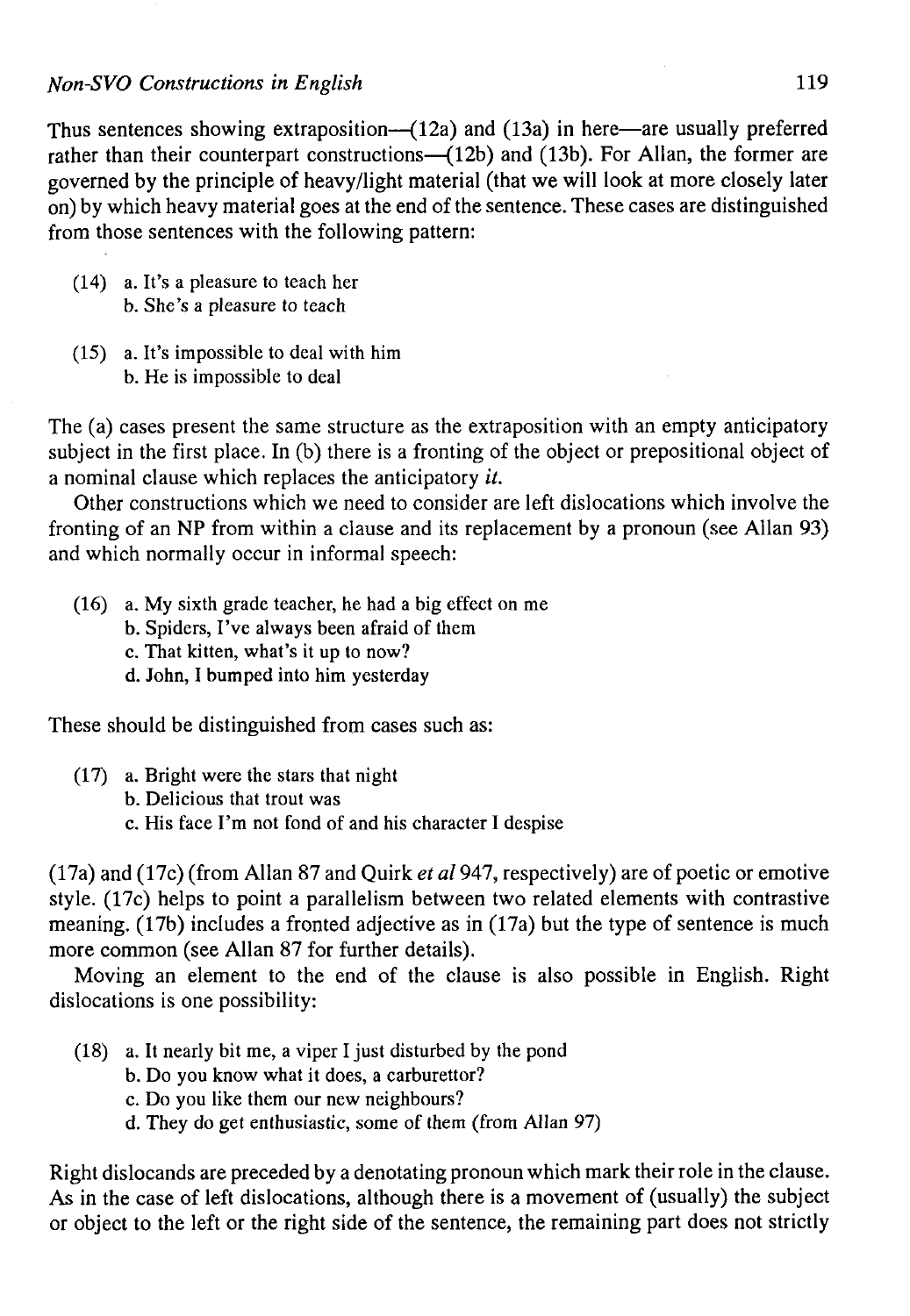change the order of clause elements, since the element is repeated in the form of a pronoun in its normal place.

As we have already seen, extraposition is another type of breaking the canonical order by placing an element into the initial or final position of the clause. The passive construction can be said to be, in a way, a movement to the right of the agent of the action and a movement to the left of the object or entity receiving the effect of the action. Thus notice the alternation:

(19) a. Anne met me at the airport b. I was met at the airport by Anne

According to Alian (101), there are two major motivations for using a passive. One is to avoid, on the part of the speaker, a change in the topic of conversation, as the active construction normally fronts the agent of the action and this may lead to a change of the subject. The second motivation for using a passive is where the agentive phrase is much heavier than the previous predicate of the clause. Thus in (20):

(20) a. Was there someone there to meet you? b. I was met by the acting head of the department c. The acting head of the department

(20b) would be a probable response to (20a) because the agentive phrase is long and "heavy" by comparison with / *was met.* In ordinary conversation the passive might be avoided altogether replying with the agentive phrase only, like in (20c) (see Alian 101).

To finish with this account of possible inversions in English we will now refer to the direct quotes with verbs of saying in which the order after the statement quoted is very often VS. According to Quirk *et al* (946) these sentences containing direct speech seem to provide an example of a construction in which thematíc fronting of the direct object is exceptionally easy:

(21) a. "I'm hungry" said Mary b. "Go away!" said one child; "and don't come back!" growled another (Quirk *et al* 949)

Quirk *et al* point out the possibility of proposing an alternative analysis, in which the reporting subject and verb (here *said)* constitute a dependent comment clause rather than the subject and verb of the sentence. This analysis is favoured by the possibility of placing them in the middle of the direct speech, as a parenthesis:

(22) a. "That's a pity," I said b. "That," I said, "is a pity"

We believe, however, that the most logical analysis is that of considering the whole sentence including a simple verb and subject and a subordínate clause with object function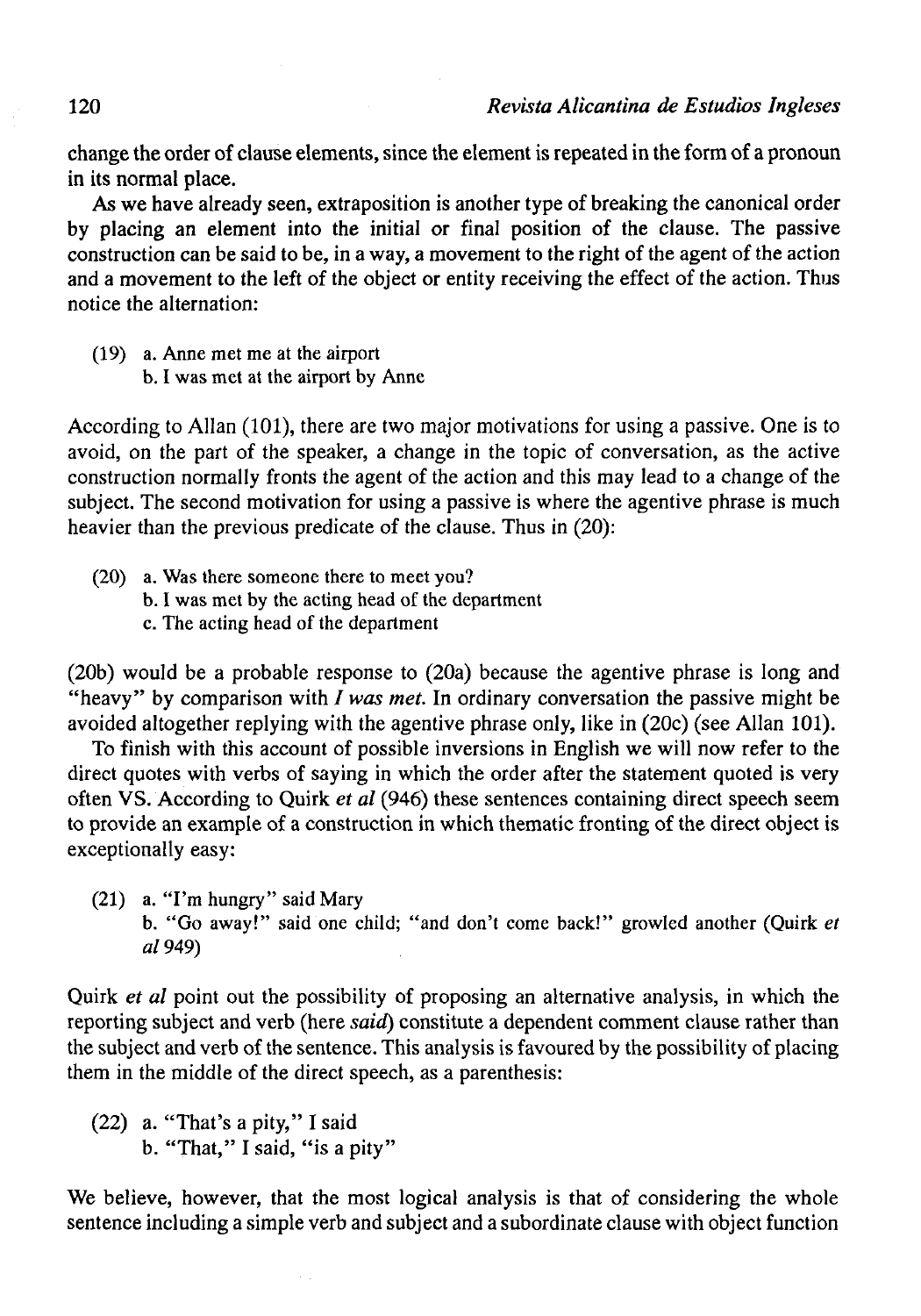that is moved to the left as the other left dislocations constructions do and thus trigger inversion of the verb and subject, except in cases like (22) in which the subject is a personal pronoun (see what we said above of the non-inversion of a pronominal subject and verb with adverbials words like *so, there, here,* etc.).

# **3. Functional Principies Underlying Word Order in English**

Why do we prefer a specific ordering of elements in a language to another? As we have begun to see in the previous chapter, the response to this question cannot merely be that the order of elements is a necessary property of human language determined by physical factors, ie. that the ordering is a matter of temporal necessity (as language occurs in real time). Rather, it is something which is governed by inherent factors of the syntax of the language by which one sentence is considered to be grammatically acceptable or unacceptable in a language. Apart from these more formal factors, there are also semantic, pragmatic and functional principies by which we can account for many cases of noncanonical orderings in English. In fact, the majority of researchers have assumed that word order can be predicted on the basis of certain factors of sentence or discourse structure, although there has been a lot of debate as to what exactly these factors are. Even though we will also consider these more formal factors, we will mainly focus, however, on the functional principies underlying word order in English. We think that word order can only be understood as an interaction of grammatically inherent and functional and pragmatic principies acting on the language, together with the consideration of diachrony. This is too extent, however, for this piece of work and therefore, we will mainly concentrate on one aspect, namely the pragmatic consideration.

Daneš, in the framework of Prague-School linguistics, distinguishes three levels when considering the syntactic structure of an utterance: the level of grammatical structure, that of semantic structure and that of thematic and contextual organisation of the utterance. These three levels coincide with the three major types of information in terms of which attempts have been made to predict word order: syntactic relations, semantic relations and discourse relations, respectively.

Corresponding to the level of semantic structure which DaneS identifies concerning syntactic structure in languages, Finegan (99)—as we have already mentioned above—points out the unusual interplay among grammatical relations and semantic roles which English exhibits. Modern English exercises minimal inflectional constraint on subject noun phrases, for instance, which are then free to represent a very wide range of participant roles: agents, patients, instruments, benefactives, experiencers, locatives, temporals and so on. "Dummy" subjects, empty of any semantic content, also occur:

- (23) a. The porter *(agenf)* opened the door
	- b. The door *(patient)* opened

c. His first record *(instrument)* expanded his audiences from friends and neighbours to thousands of strangers

d. The youngest jockey *(benefactive)* took the prize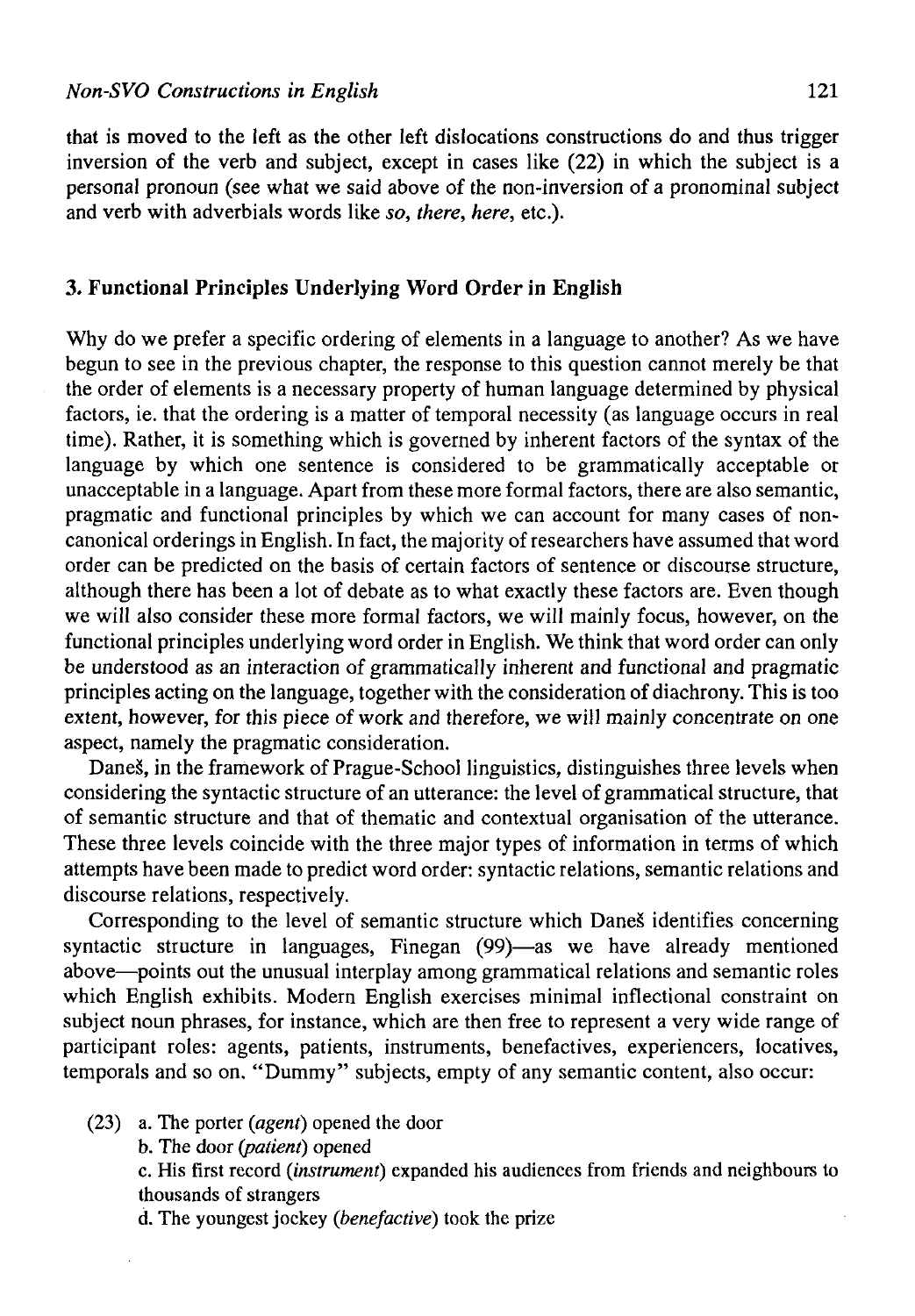- e. John *(experiencer)* heard his father whispering
- f. Boston *(locative)* is cold in winter
- g. The next day *(temporal)* found us on the road to Alice Springs
- h. It became clear that the government had jailed him there

This has to do with the notion of "grammatical metaphor" introduced by Halliday *(Functional Grammar* 321ff). Metaphorical forms are plausible different representations of the same "non-linguistic state of affairs," so that, for instance, instead of Mary saw *something wonderful,* we may choose to say *Mary carne upon a wonderful sight,* making the verb into a noun (the object in here), or as Halliday puts it, turning the perception *(to see)* into a "participant" *(a sight).* Or else we could say *A wonderful sight met Mary's eyes* in which the perception is now split up into the subject and the Actor *(a sight),* a verb (Process: *meet)* and the object (or Goal, for Halliday: *eyes).<sup>6</sup>*

Thus we could say that English, instead of allowing more flexibility in terms of the position of its elements, maintains them in the same position and assigns to them different participant roles without, in turn, changing the inflections of the words. See, in this respect, the contrast in English and Spanish between:

(24) a. Claudia has a headache b. A Claudia le duele la cabeza

In both cases, *Claudia* is the "recipient" of the sensations or "bearer" of the state, but English and Spanish express this differently. English maintains the position of suject for *Claudia* and it does not add any inflection to it; in Spanish, on the contrary, the element is in first position but, as it has the mark of the object (the preposition *a),* we know that it is not a subject. The inflection then, in this case, permits the flexible movement in Spanish that moves the object to the first position but not in English that, in order to maintain the first position of the recipient, has to change the function of the element in that position from object to subject.<sup>7</sup>

Concerning the devices that English uses to mark what is more or less relevant in a sentence or text structure, we must distinguish between written and spoken language. In writing, English has available a wide range of syntactic processes to carry out pragmatic functions; these include all the structures that we have seen in our previous section: passivisation, cleft sentences, left and right dislocatíons, existential constructions, and so on. The spoken language, besides all this, has a further device to signal focus: sentence stress and intonation. Becker and Laff have suggested that one reason for the existence of fronted constructions in English is that "they allow speakers to avoid marked intonations without sacrificing intended emphasis" (Green 582). Consider the following:

- $(25)$  a. Outside stood a little angel
	- b. A little ángel stood outside (from Green 582)

While sentences such as (25b) normally contain one intonation peak, sentences like (25a) typically have two—one in the preposed phrase, and one in the postposed phrase.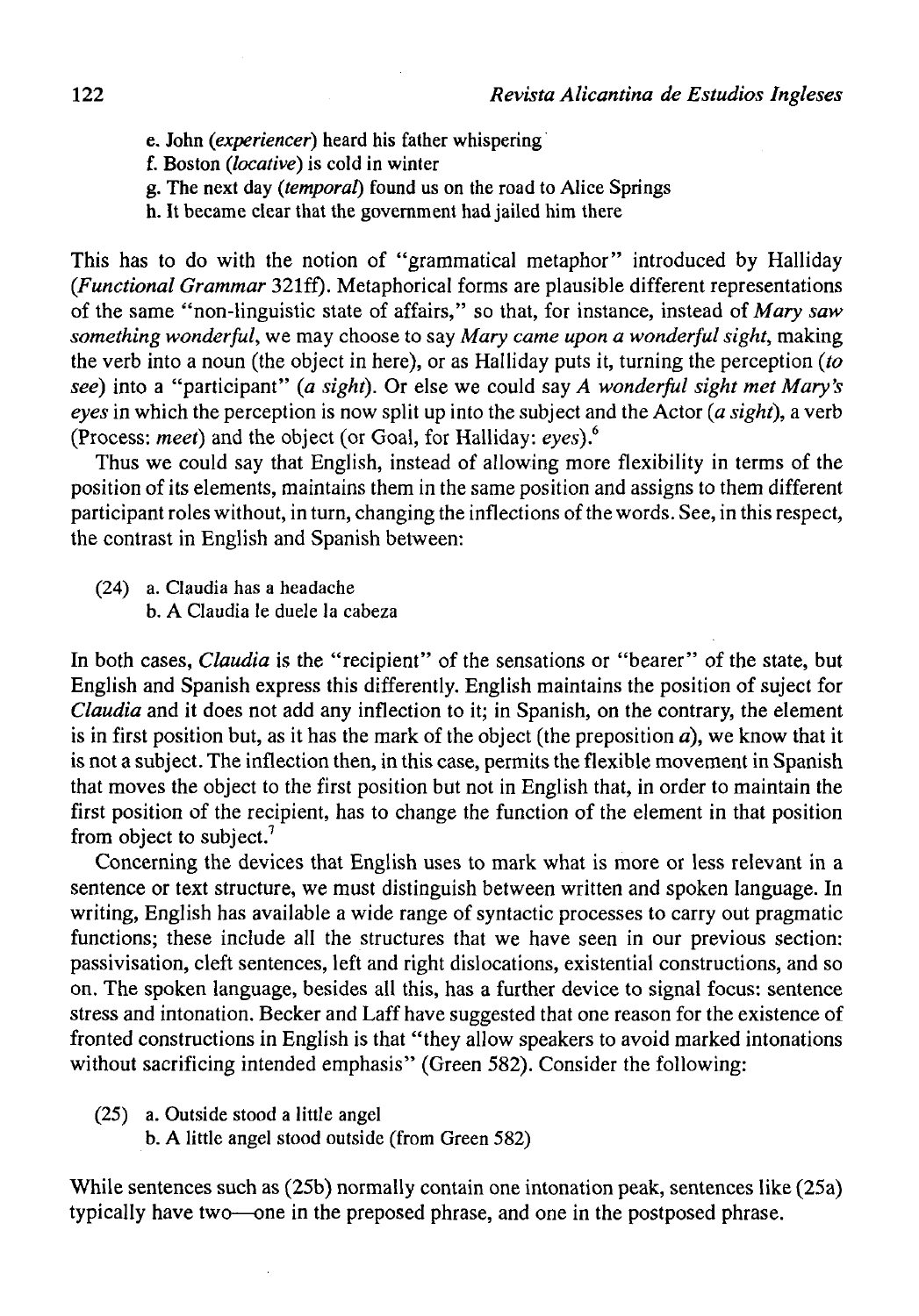# *Non-SVO Constructions in English* 123

Daneš (227), comparing English with Slavonic (especially Czech) points out that, while in the latter the variability of word order is compensated for by a rather uniform location of the intonational contour  $(CI)$ ,<sup>8</sup> in English the highly fixed word order is compensated for by a great variety of the possible positions of the CI in the utterance. Thus in general contrastive emphasis may be conveyed by a set of means: word order, a shift of the CI, and by a specific phonological form of the CI. In English, according to DaneS, the second and third possibilities are the most common (see Daneš 225ff for further details).

Intonation is capable of providing three coding functions, according to Stockwell (84): a *separational* function, by rythmic spacing of words into clusters; *afocusing* function, by attaching pitch prominence to semantically important material, and by destressing anaphoric material; and an *identifying* function, by assignment of special contours (eg. rising) to special sentence types like questions. Most of these functions, however, are duplicated in the language by other devices such as serial word order, morphological agreement or specially marked constructions (like most we have considered in our previous section). "Languages rarely allow a significant distinction to be symbolised by only one device. They tend to be redundant, to provide ampie insurance that what is not understood from one clue will be picked up from another" (Stockwell 84-85).

Let us now look at the more specific discourse-pragmatic considerations underlying the order of the main constituents in English. Two of the linguists who have most studied these considerations are Russell S. Tomlin and Keith Alian. Tomlin postulates three basic functional principies affecting the word order of natural languages universally: (a) *the Theme First Principle* (TFP), (b) the Principle of Verb-Object Bonding (VOB), and (c) the *Animated First Principie* (AFP). While the principie of VOB is comparatively new, both the TFP and the AFP have been discussed in the literature.

The Theme First Principie basically states that in sentences or clauses, information that is more "thematic" tends to precede information that is less "thematic." In other words, it states that "theme" information normally precedes "rheme" information. The principie is an attempt to make more precise and explicit the informal idea that "old" information precedes "new" information. The idea of "old" information involves, according to Tomlin, at least two components: "shared information" (SI) or information that the speaker and hearer merely hold in common and "thematic information" (TI) which involves the signalling of information which is most salient to the development of the particular discourse. It is thematic information that is connected with word order in natural language, and also with issues of voice and sentence prosody, whereas shared information is linguistically connected to issues of definiteness, pronominalisation, and the syntax of the reference.

Let us try to give some evidence of this principie making use of some of the noncanonical order constructions which we saw for English. According to the TFP, if an NP represents TI, it will tend to be definite and it will tend to move to the beginning of the sentence. Similarly, indefinite NPs tend not to be TI and they are more likely to move to the end of the sentence. This can account for the indefiniteness of NPs in existential sentences. Thus see our previous example (10) which we reproduce as (26) here: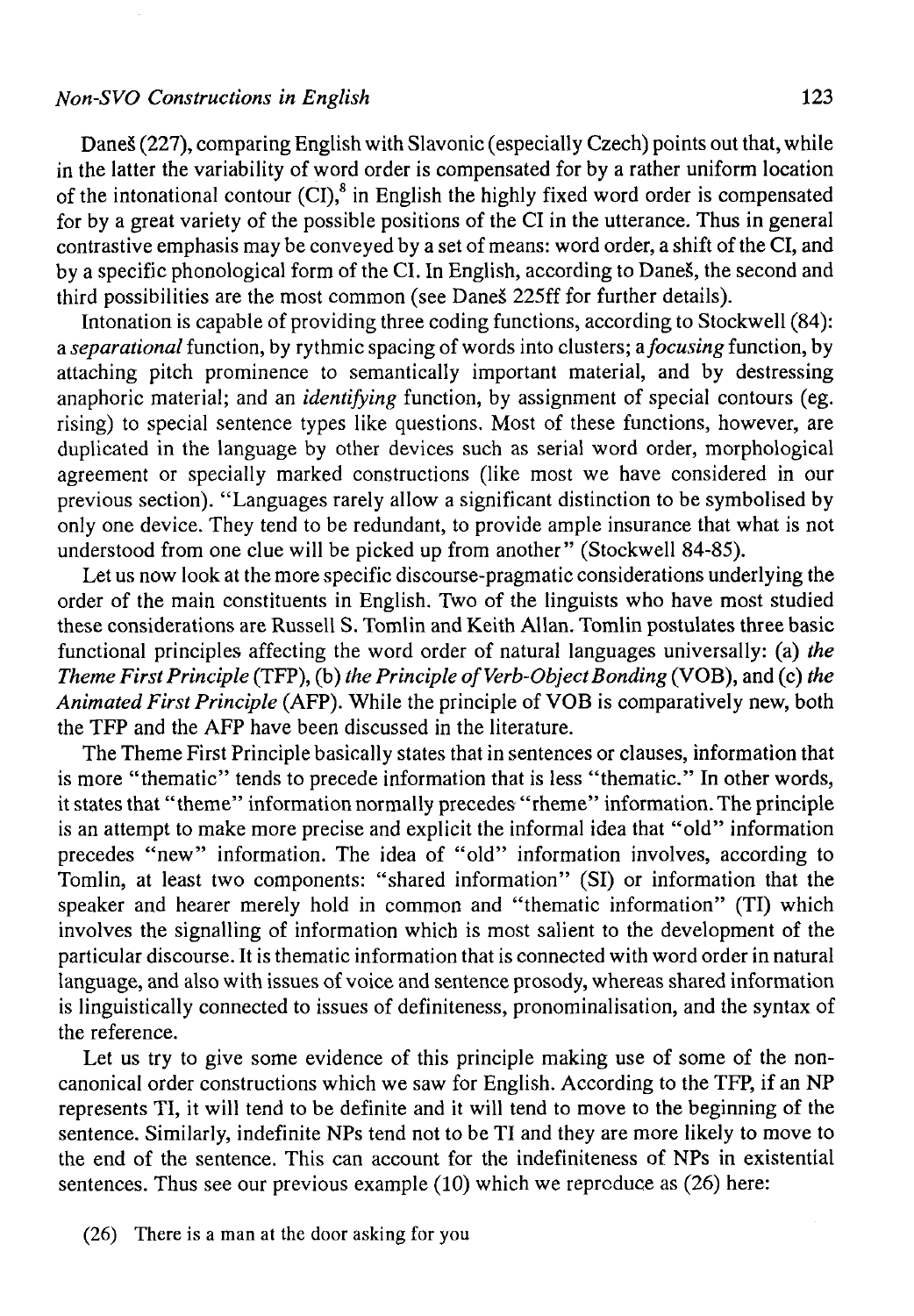This could also account for the definiteness and indefiniteness of NPs in left and right dislocations, respectively. See some of our previous examples rewritten as (27) and (28) here:

- (27) Left dislocations:
	- a. That kitten, what's it up to now?
	- b. John, I bumped into him yesterday
- (28) Right dislocations:
	- a. It nearly bit me, a viper I just disturbed by the pond
	- b. Do you know what it does, a carburettor?

Tomlin himself provides further evidence (54-55, 60 and 62):

- (29) a. \*A newspaper, John wants to read it (Ieft-dislocation)
	- b. \*An assignment was hard to do (tough-movement)
	- c. ?An oíd oak was cut down by the stranger (passivisation)
	- d. There's the man in the garage (there insertion)
	- e. ??He was here to see you last night, a man (right-dislocation)

Tomlin's Principie of Verb-Object Bonding (VOB) states that the object of a transitive verb forms a more cohesive syntactic and semantic whole than does a transitive verb and its subject. We believe that the same can be applied to certain adjuncts with a close relationship with the verb and thus, this principie would help to account for cases like the following (our previous examples (2) and (3)) in which there is a first-position placement of the object or adjunct which is so closely tied to the verb that triggers inversión of the verb and subject:

- (30) a. He didn't go and neither did I
	- b. So say the rest of us
	- c. There is the postman
	- d. Away went the car like a whirlwind
	- e. Under the bridge stood a dilapidated shack<sup>9</sup>

There is another type of evidence given by Tomlin (77ff) which can show the working of this principie in language. According to Tomlin, this can be demonstrated in two ways. Syntactically, we can prove that it is more difficult to insert material between verb and subject, or that it is more difficult to move the object from the verb than the subject from the verb. Semantically we can demónstrate that the object and verb form an immutable whole while the verb and subject do not. For example, as Tomlin observes, a "sentence qualifier"<sup>10</sup> tends not to separate the object from the verb and it usually appears on the side of the verb opposite the object. Thus see in English:

(31) a. John did not cook the fish b. Did John cook the físh?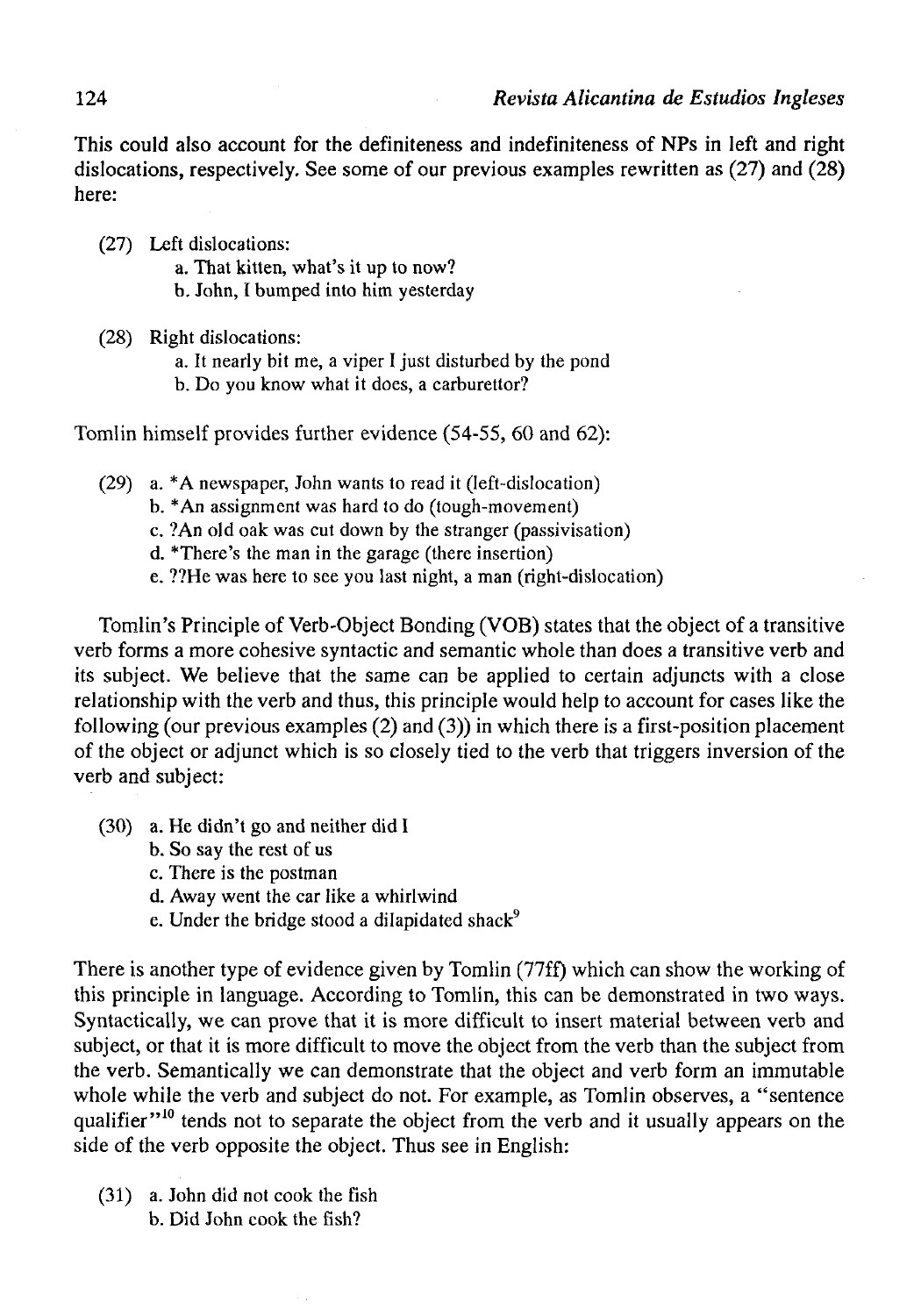As with sentence qualifiers, there seems to be a tendency by which sentence adverbials are not permitted to intervene between the verb and the object though they do separate the verb and subject. If such separation constraints of sentence adverbials are not accidental, argües Tomlin, the principie of VOB provides at least for a partial explanation for such constraints:

- (32) a. Unfortunately, John cooked the fish
	- b. John unfortunately cooked the fish
	- c. \*John cooked unfortunately the fish
	- d. John cooked the fish unfortunately

Similar argumentation can help to explain the placement of modals<sup>12</sup> in English:

(33) a. John drives the car b. John may drive the car

The same can be argued for proverbal replacements (see Tomlin 88):

(34) a. John caught a fish and Mary did, too b. The bird watched the cat and so did the dog

The third basic principie mentioned by Tomlin, The Animated First Principie (AFP), states that in simple basic transitive clauses, the NP which is most animated will precede NPs which are less animated. Tomlin establishes an "Animatedness Hierarchy" for the purpose of accounting for his principie:

- (35) THE ANIMATEDNESS HIERARCHY
	- a. human > other animate > inanimate
	- b. agent > benefactive/dative > patient
	- c. more animated > less animated

Some illustrative examples are the following in English (from Tomlin 108):

- (36) a. The mailman crushed the beer can
	- b. My sister brushed the dog
	- c. The barber shaved my father
	- d. The dog ate the bone
	- e. The dog bit the cat
	- f. The wind turned the weathervane
	- g. The lightning struck the dog

The other linguist that has referred extensively to the semantic and pragmatic factors underlying constituent ordering recently is Keith Alian. He considers (retaking, in turn,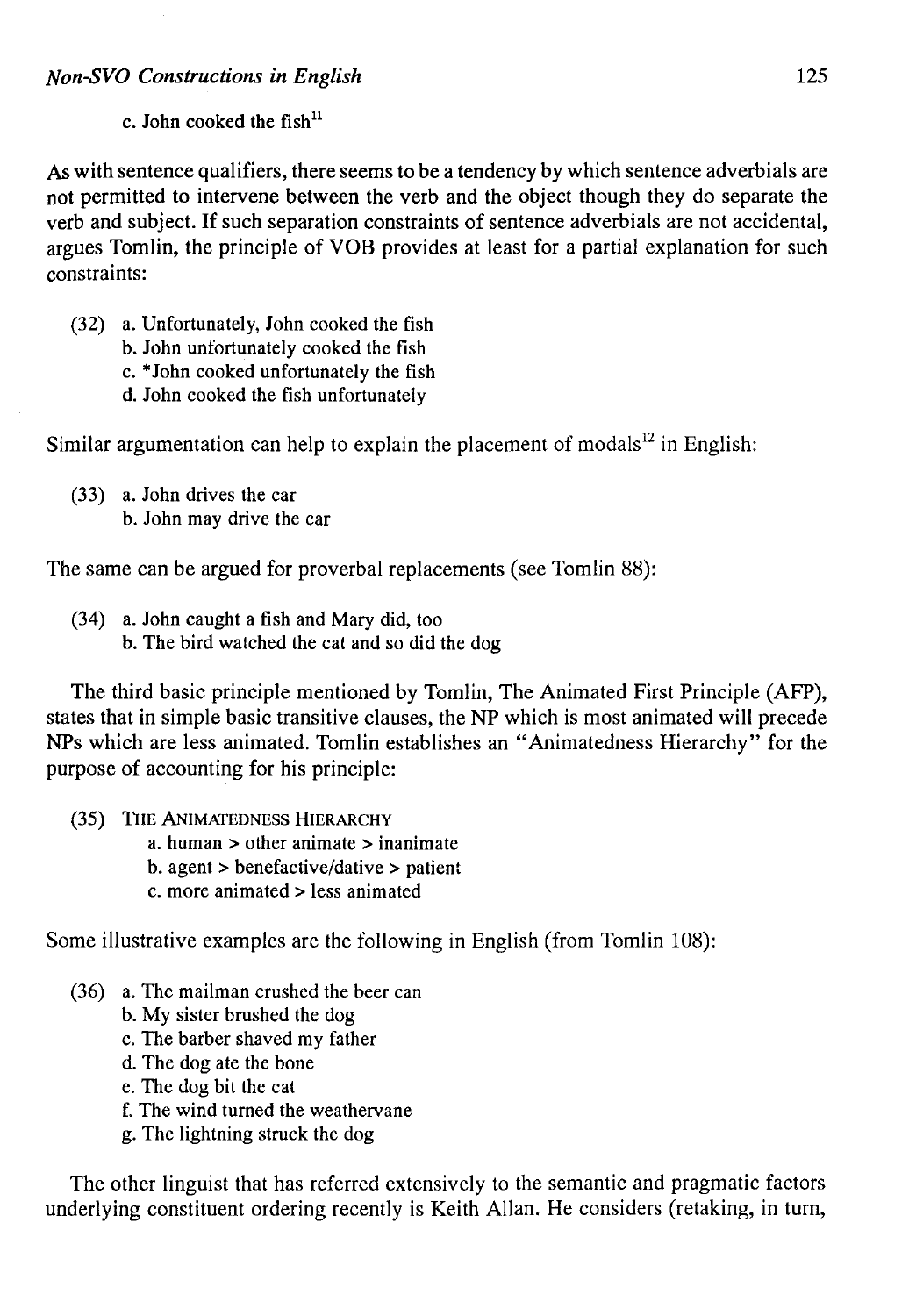some of J. Kathryn Bock's ideas) the distinction between easily accessible language data and less accessible material. The relative accessibility of language data is often expressed, according to Alian (82), in terms of the following hierarchies, where (other things being equal) items to the left of > are more accessible than items to the right of it:

(37) THE LENGTH HIERARCHY: short > long THE NOMINAL EXPRESSION HIERARCHY: pronouns > ñames > descriptions THE GIVEN/NEW HIERARCHY: given > new THE FAMILIARITY HIERARCHY: more familiar > less familiar THE DEFINITICITY HIERARCHY: definite NP > indefinite NP THE PERSONAL HIERARCHY: I/we > you > humans > animates > inanimates > abstracts THE REFERENTIALITY HIERARCHY: referential > nonreferential

Some of these hierarchies postulated by Alian consider similar aspects of Tomlin's principies and, in particular, the Theme First Principie seems to contain, at least partially, Allan's given/new and definiticity hierarchies and the Animated First Principie closely relates to the personal hierachy. What seems to be new in Alian is that he states that, assuming that the speaker follows the co-operative principie, he will make delibérate efforts to be as communicatively effective as possible. And a means of attaining this on the part of the speaker is by alternating the easily with the less accessible data in the text, the less accessible data being highlighted in some way (e.g. prosodically) which should ease the hearer's comprehension and so support the co-operative principie:

Consequently texts should not contain juxtapositioning of too much new information, ñor too many novel expressions, infrequent items, ñor adverse content, and not too many abstract expressions or long words. Obviously there will be an effect on the syntax of an utterance if the speaker is to comply with such conditions. (Alian 81)

With these general considerations in mind, let us look at some of the non-SVO constructions in English from the point of view of some of these hierarchies.

The length hierarchy which states that short and "light" information precedes long and "heavier" one may partly account for the following of our previous examples (renumbered here for ease of the argumentation):

(38) a. Equally inexplicable was his behaviour towards his son (SVA clause-type inversión) b. There is a man at the door asking for you (existential sentence)

c. It is obvious that young children should not be left unsupervised for long (extraposition)

d. It nearly bit me, a viper I just disturbed by the pond (right dislocation)

e. I was met by the acting head of the department (passive) $13$ 

Alian also talks of heavy NP shift evidencing this (82):

(39) Those men are lucky who maintain the bloom of youth beyond the age of thirty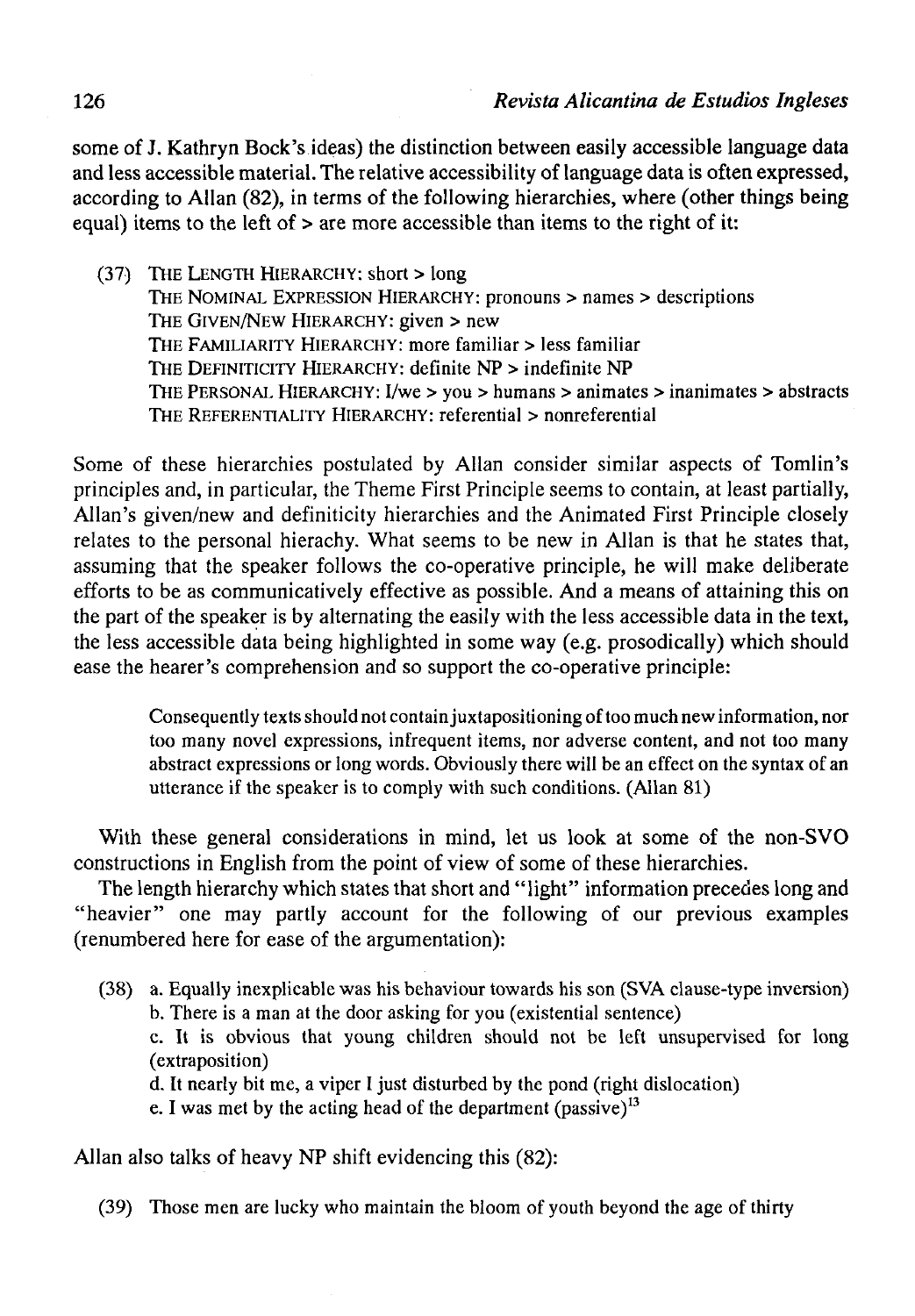He refers to the light-heavy alternation in the following instances:

- (40) a. Do you like them, our new neighbours?
	- b. Do<>you<>like<>them<><<>our new neighbours? LIGHT<>LIGHT<>HEAVY<>LIGHT<>PAUSE<>HEAVY
		- c. Do<>you<>like<>our new neighbours? LIGHT<>LIGHT<>HEAVY<>HEAVY

The hearer finds it easier to process two smaller chunks of information than one larger one and the heavy-light alternation also helps in the processing. This is a significant factor, therefore, for the existence of right dislocations in English. As for the given/new hierarchy, its effects are best appreciated in contextualised sentences. Thus consider:

(41) Let me tell you about the people who live in the village. There's oíd Tom down at the shop; a real old curmudgeon. Villagers are supposed to be friendly and helpful, but he's certainly not that. Then there's Fred who runs the garage; he's OK. Lives with his son Max in the house across the way. A teacher, Max is. Our next door neighbour.. .. (from Alian 86)

Alian proposes the following analysis in terms of given/new for the last piece of the text so that the pattern *oí A teacher, Max is* can be accounted for:

(42) .. . across the way. A teacher, Max is. Our next door NEW<>PAUSE<>NEW<>GIVEN<>NEW neighbour. ..

If (41) were spoken, there would be a long pause between *way* and *A teacher,* but there would normally be no pause between *Max is* and *Our next door neighbour.* Thus we get the pattern in (42) which maintains the alternation between new and given alternation and makes processing easier. According to Alian, "pause" and "given" have a similar function in these sequences: "each of its different way supplies a hiatus in the material which requires controlled processing—by both speaker and hearer" (Allan 86).

The new/given alternation is closely related to the definiticity hierarchy as we have seen when commenting on Tomlin's Theme First Principie. Although Tomlin considers the alternation between old and new information a little confusing, what is normally understood as "oíd" *usually* overlaps with the given, with what is called "theme" or "topic"<sup>14</sup> and, in turn, with definiteness. And, on the other hand, new information usually overlaps with "rheme" or "comment" and with indefinite terms. Thus let us consider:

(43) There's a child I know who plays the violin extremely well. NEW INDEFINITE He plays for two hours everyday . . . **GIVEN DEFINITE**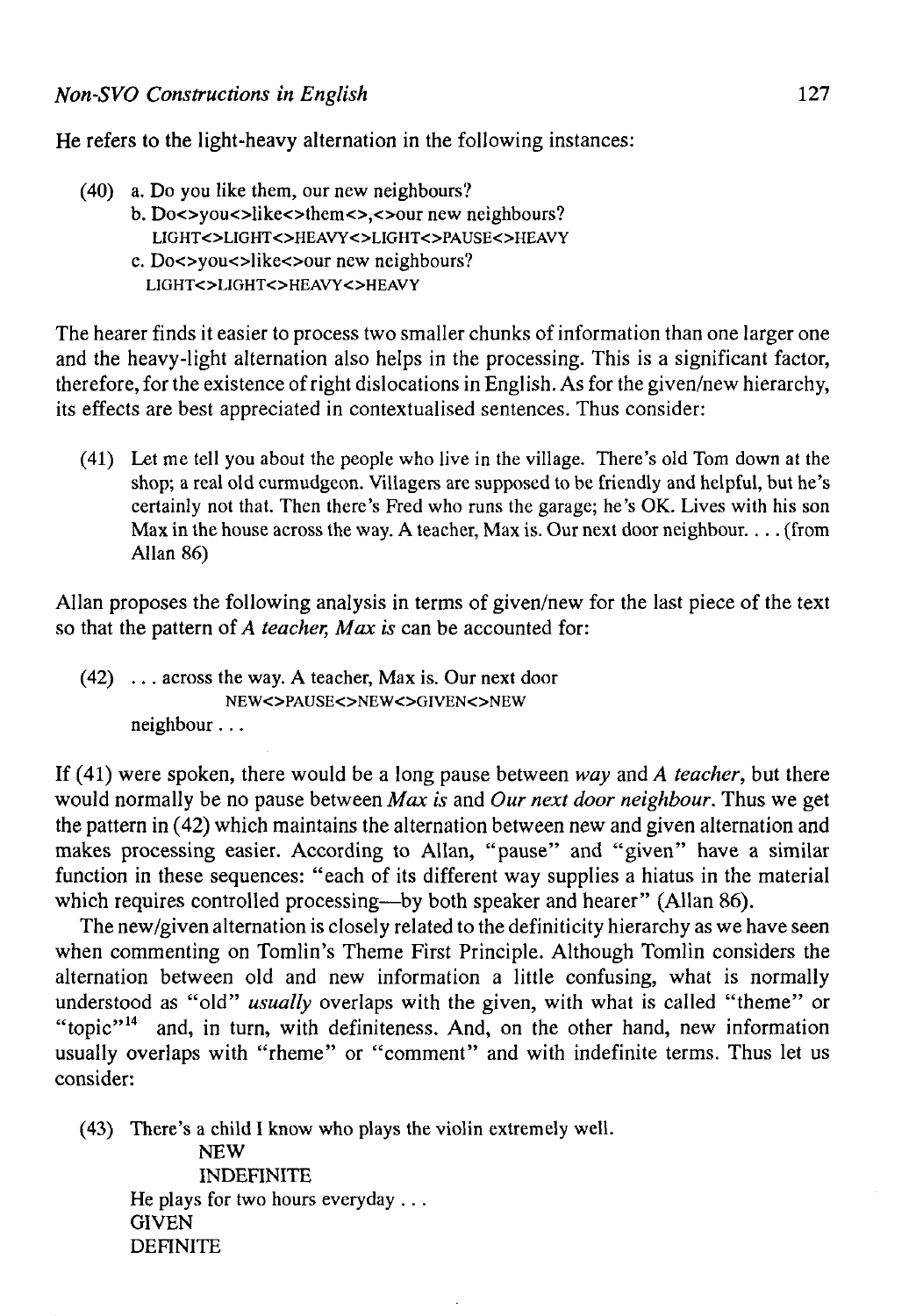The first element in an utterance is usually given and this normally coincides with the topic and subject of the utterance. But this is not always so: sometimes constructions "violate" this general pattern to create an irregular structure to express contrast, convey emotive connotations, and so on. Thus non-subject NPs that get fronted are not always given and the reason why they get fronted is frequently to establish them as the topic of the utterance. This is one of the main motivations for moving NPs to the left of the clause:

(44) [I graduated from high school as] an average student. My initiative didn't carry me further than average. History I found to be dry. *Math* courses I was never good at. I enjoyed sciences .. . *Football* was my bag. (Alian 86, his emphasis)

Some evidence for the personal (45) and definiticity (46) hierarchies is given below:

- (45) a. Tarzan fought the anaconda b. ?The anaconda fought Tarzan
- (46) a. Max bumped into a dwarf b. ?A dwarf bumped into Max

As Alian states, it is notable that languages have various grammatical devices that show the significance of the initial and final positions in the clause but none that medialise a constituent as a means of making it salient. Thus in English, when the speaker wants to make a clause constituent particularly prominent, its position is very frequently changed to the periphery of the sentence, as in the cases of left and right dislocations. The reason for this fact seems to be that the periphery of utterances is naturally more salient than the middle región. However, by general agreement, the first position tends to be more salient than the final one—all other things being equal (Alian 96).

# **4. Concluding Remarks**

Although this has not been an exhaustive study on the issue of non-canonical order constructions in English at all, we can, nevertheless, state that, in our opinión, the subject cannot be exclusively considered from a single point of view. Although we have mostly dealt with the issue of the pragmatic factors and functional principies affecting English word order, there is also a need for considering the different non-canonical order syntactic structures in English under a more formal perspective and accounting for the syntactic rules that operate and under which conditions. The formal component must also include an exhaustive study from a typological perspective, comparing English to other natural languages in the world and postulating, when possible, universal typological principies.

The synchronic typological study of word order is closely related, in turn, to diachronic change. As Givón argües, "it is not likely that one can develop a coherent view of typology without, at the same time, elaborating a coherent view of diachronic change"  $(237).$ <sup>15</sup>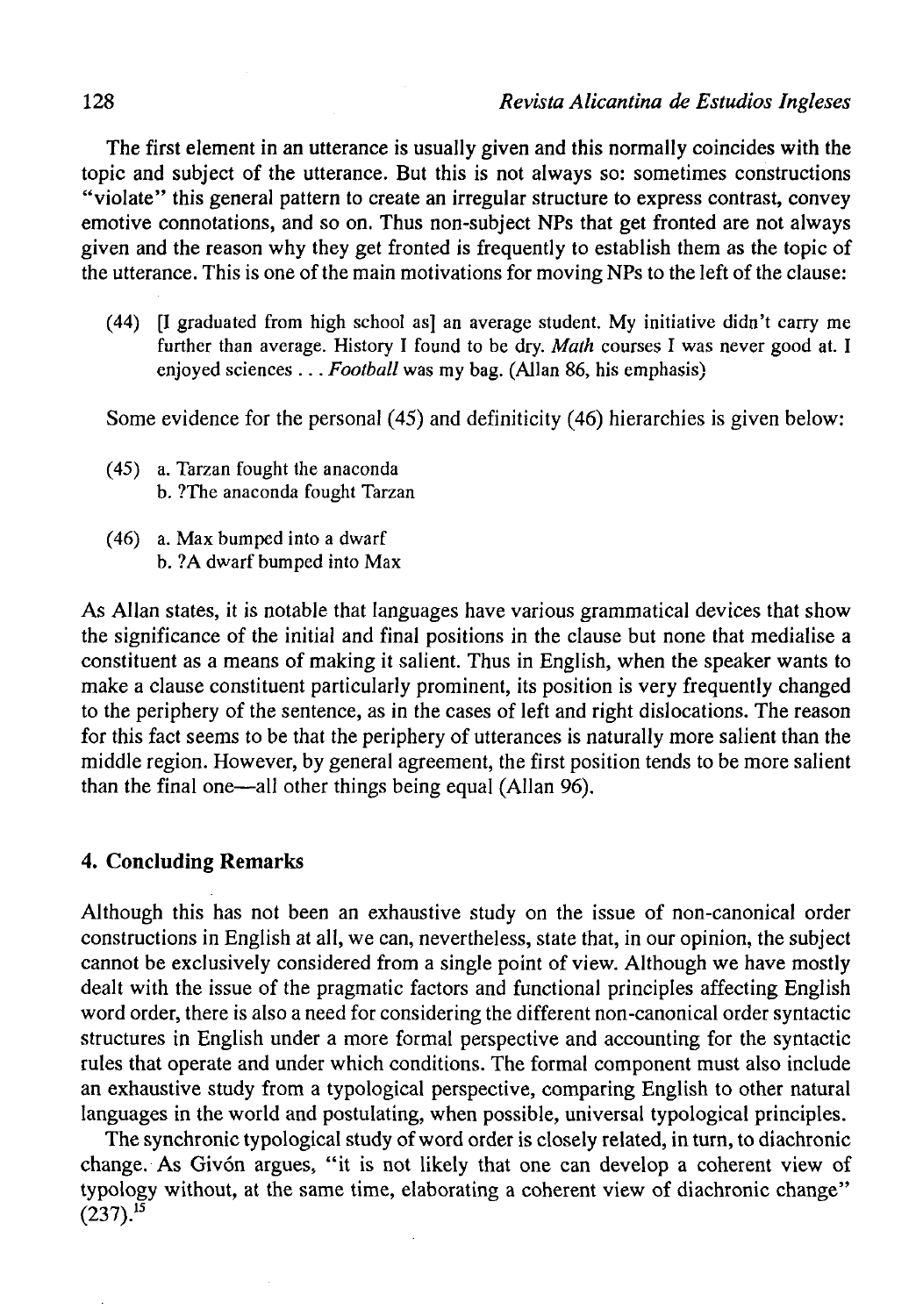Therefore, only the interaction of formal and pragmatic principies can fully account, in our opinión, for the distribution and frequency of this linguístic device which is the order of words in language.

#### Notes

1. See however McCawley's work "English as a VSO language."

2. See Finegan (99ff) for further study.

3. Vf stands for the finite form of the verb (usually the auxiliary or modal) and Vi for the nonfinite verb (infinitive and present and past participle). Pl is the clause-initial position used for special purposes.

4. Notice that with the verb *to be* the Cs or complement of the subject (in this case *at homé)*  acts as part of the verb occupying the position of the non-finite form of the verb and reinforcing a verb like *to be* in English with a low content in meaning. This is, in my opinión, the reason why *to have* is very often reinforced in questions with *got* as in our example (la).

5. Note, nevertheless, that if for (3a) we have *Here comes the bus,* the order is not really optional *(\*The bus comes here).* 

6. For a further account of this see Downing (forthcoming).

7. See Lightfoot's (155ff) interesting comments on the history of the verb *like* in English. Apparently, *like* had, in Middle English, the same kind of syntactic and semantic structure as verbs of sensations in Spanish *(doler, gustar,* etc.) nowadays, i.e. with the recipient of the sensation in the first place and with a mark of object, an inflection (object-subject-verb structures). Thus the following sentences occurred alongside: "The king liked the queen" and "Him liked the queen." Lightfoot explains how, as the grammar of Middle English speakers became underlying SVO, these constructions had to be eliminated.

8. Some authors cali this the "sentence stress" or the "logical stress" (see Danés 226).

9. This principie—as Tomlin remarks (101)—may provide some explanation for why some language or group of languages has a VP-constituent as opposed, say, to an SV-constituent.

10. A term used by Lehmann (Tomlin 81) to class together a number of grammatical morphemes that share the property of modifying the primary predication of a sentence. The major qualifiers are negation markers and interrogative markers, but others include markers which are reflexive, desiderative, and potential.

11. The sentence qualifier (the past-tense morpheme) occurs in here between the verb and object, but it could not have done otherwise as it is a suffix.

12. This is due to Steele (see Tomlin 87 for explanation).

13. This does not mean of course that *all* long subjects (not even the majority of them, we think) can be shifted in English as in, for instance, *The tall bearded man who appeared in the Departmentyesterday was askingforyou* (we must thank Angela Downing for this example). We are only explaining here why *certain* shifts take place in the English language, but this does not imply that the reasons for these shifts can always apply.

14. See Danés (222) in the framework of the Prague School who first elaborated these aspects, for further comments about terms like topic/comment, theme/rheme, old/new, and so on.

15. See also Downing ("Presentative *there")* for a discussion of the factors motivating the consolidation of *there* as a presentative and the decline of *it* and *that* in the same function through the Middle English period and, in general, of the regularising of syntactic patterns in English.